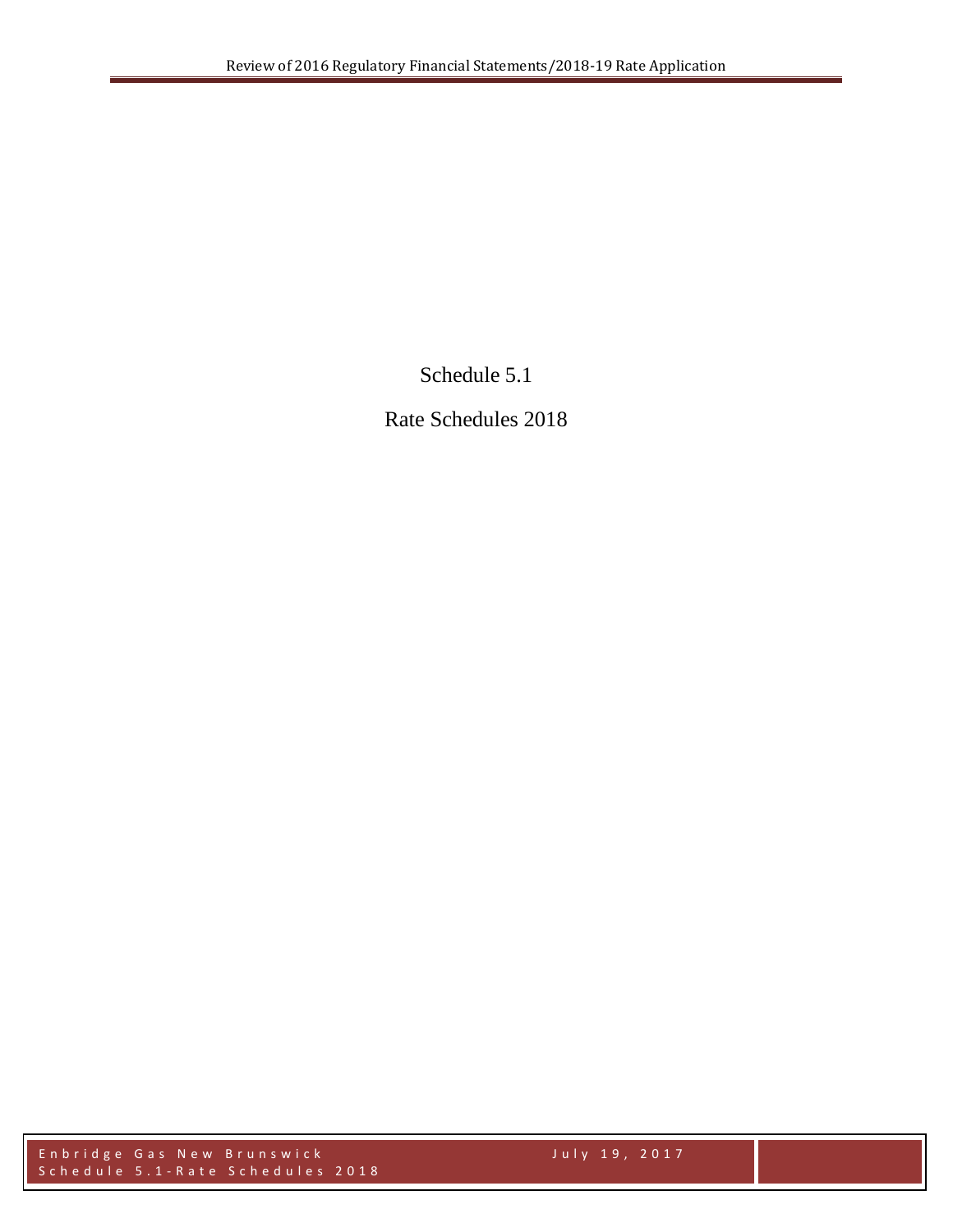## **SGS SMALL GENERAL SERVICE**

#### **APPLICABILITY**

Small General Service (SGS) Rate is applied to any Applicant using EGNB's Distribution System to have a supply of natural gas delivered to a single Terminal Location served through one meter. Service under this Rate Schedule is limited to the following:

- Dwellings: a private suite of rooms used for living purposes in which the occupants have access to all rooms
- Dwelling out buildings
- Individually gas metered, self-contained dwelling units within an apartment building.

| <b>RATE</b>                                             |       |
|---------------------------------------------------------|-------|
|                                                         |       |
| <b>Monthly Distribution Customer Charge:</b>            |       |
| \$ per billing month                                    | 18.00 |
| <b>Monthly Distribution Delivery Charge:</b>            |       |
| For all volumes delivered per billing month (\$ per GJ) | 9.728 |

The rates quoted above shall be subject to adjustments that reflect all taxes including HST.

#### **Minimum Monthly Charge:**

The minimum monthly charge shall be the Monthly Distribution Customer Charge.

#### **Minimum Annual Charge:**

None.

#### **Term of Service:**

One year with automatic annual renewal unless the Applicant notifies EGNB not less than 30 days prior to the annual roll over date and not more than 180 days prior to such date that service is to be discontinued.

## **Terms and Conditions of Service:**

The provisions of EGNB's Handbook of Rates and Distribution Services and the applicable Distribution Service Agreement apply to service under this Rate Schedule.

#### **Effective Date:**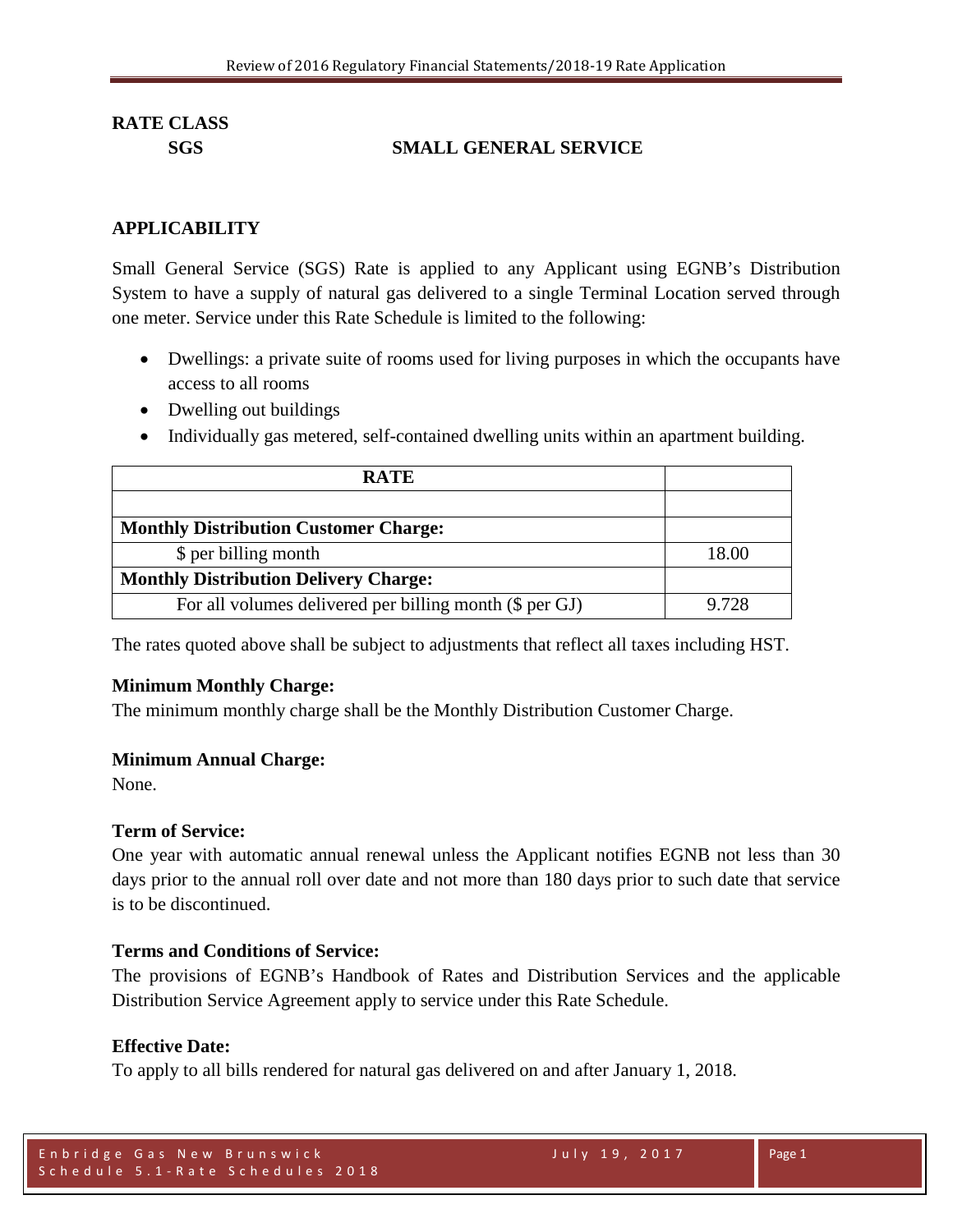### **MGS MID-GENERAL SERVICE**

## **APPLICABILITY**

Mid-General Service (MGS) Rate is applied to any Applicant using EGNB's Distribution System to have a supply of natural gas delivered to a single Terminal Location served through one meter. Service under this Rate Schedule is limited to non-SGS eligible Applicants with consumption less than 250 GJs per month who do not qualify for SGS.

| <b>RATE</b>                                                              |         |
|--------------------------------------------------------------------------|---------|
|                                                                          |         |
| <b>Monthly Distribution Customer Charge:</b>                             |         |
| For Customers with maximum consumption up to 60 GJs per month $(\$$      | 20.00   |
| per month)                                                               |         |
| For Customers with maximum consumption greater than 60 GJs per           | 50.00   |
| month $(\$ per month)$                                                   |         |
| <b>Monthly Distribution Delivery Charge:</b>                             |         |
| For the first 100 GJs delivered per billing month (\$ per GJ)            | 11.8805 |
| For volumes delivered in excess of 100 GJs per billing month (\$ per GJ) | 8.0820  |

The rates quoted above shall be subject to adjustments that reflect all taxes including HST.

#### **Minimum Monthly Charge:**

The minimum monthly charge shall be the Monthly Distribution Customer Charge.

#### **Minimum Annual Charge:**

None.

#### **Term of Service:**

One year with automatic annual renewal unless the Applicant notifies EGNB not less than 30 days prior to the annual roll over date and not more than 180 days prior to such date that service is to be discontinued.

#### **Terms and Conditions of Service:**

The provisions of EGNB's Handbook of Rates and Distribution Services and the applicable Distribution Service Agreement apply to service under this Rate Schedule.

#### **Effective Date:**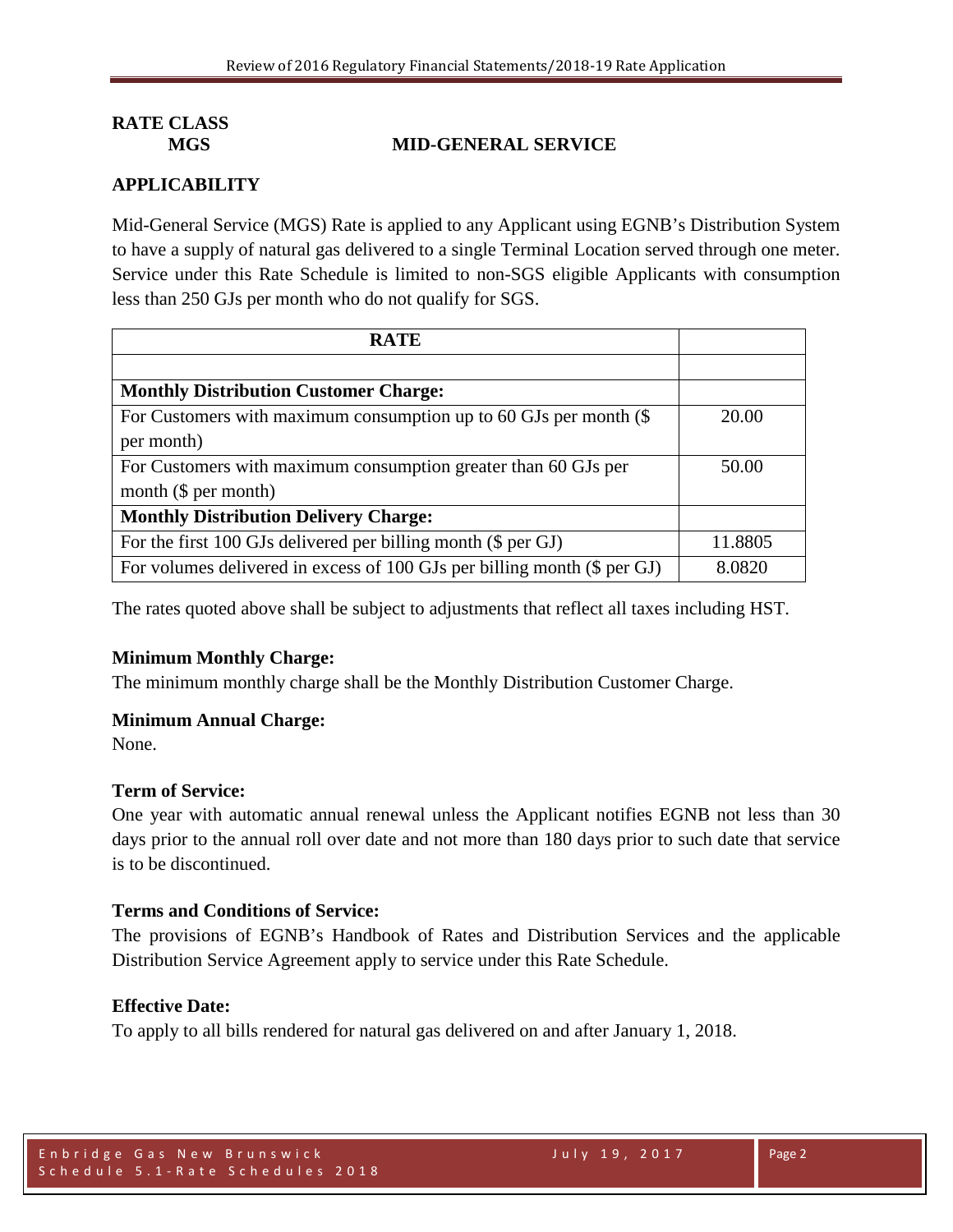## **LGS LARGE GENERAL SERVICE**

## **APPLICABILITY**

Large General Service Rate is applied to any Applicant using EGNB's Distribution System to have a supply of natural gas delivered to a single Terminal Location served through one meter. Service under this Rate Schedule is limited to Applicants with a maximum consumption of 250 GJs or greater per month.

| <b>RATE</b>                                                              |        |
|--------------------------------------------------------------------------|--------|
|                                                                          |        |
| <b>Monthly Distribution Customer Charge:</b>                             |        |
| For Customers with maximum consumption up to 650 GJs per month (\$ per   | 275.00 |
| month)                                                                   |        |
| For Customers with maximum consumption greater than 650 GJs per month    | 375.00 |
| \$per month)                                                             |        |
| <b>Monthly Distribution Delivery Charge:</b>                             |        |
| For the first 250 GJs delivered per billing month (\$ per GJ)            | 8.9005 |
| For volumes delivered in excess of 250 GJs per billing month (\$ per GJ) |        |
| - between September 1 and April 30                                       | 6.6526 |
| - between May 1 and August 31                                            | 2.5037 |

The rates quoted above shall be subject to adjustments that reflect all taxes including HST.

#### **Minimum Monthly Charge:**

The minimum monthly charge shall be the Monthly Distribution Customer Charge.

## **Minimum Annual Charge:**

The minimum annual charge will be imposed in the event the Applicant does not consume the qualifying maximum monthly consumption specified in the applicability criteria for the Large General Service class. The Customer will be charged the difference between the actual annual distribution charges (customer or demand and delivery) billed and the amount that would have been billed under the Mid-General Service class, plus 5%.

#### **Term of Service:**

One year with automatic annual renewal unless the Applicant notifies EGNB not less than 30 days prior to the annual roll over date and not more than 180 days prior to such date that service is to be discontinued.

## **Terms and Conditions of Service:**

The provisions of EGNB's Handbook of Rates and Distribution Services and the applicable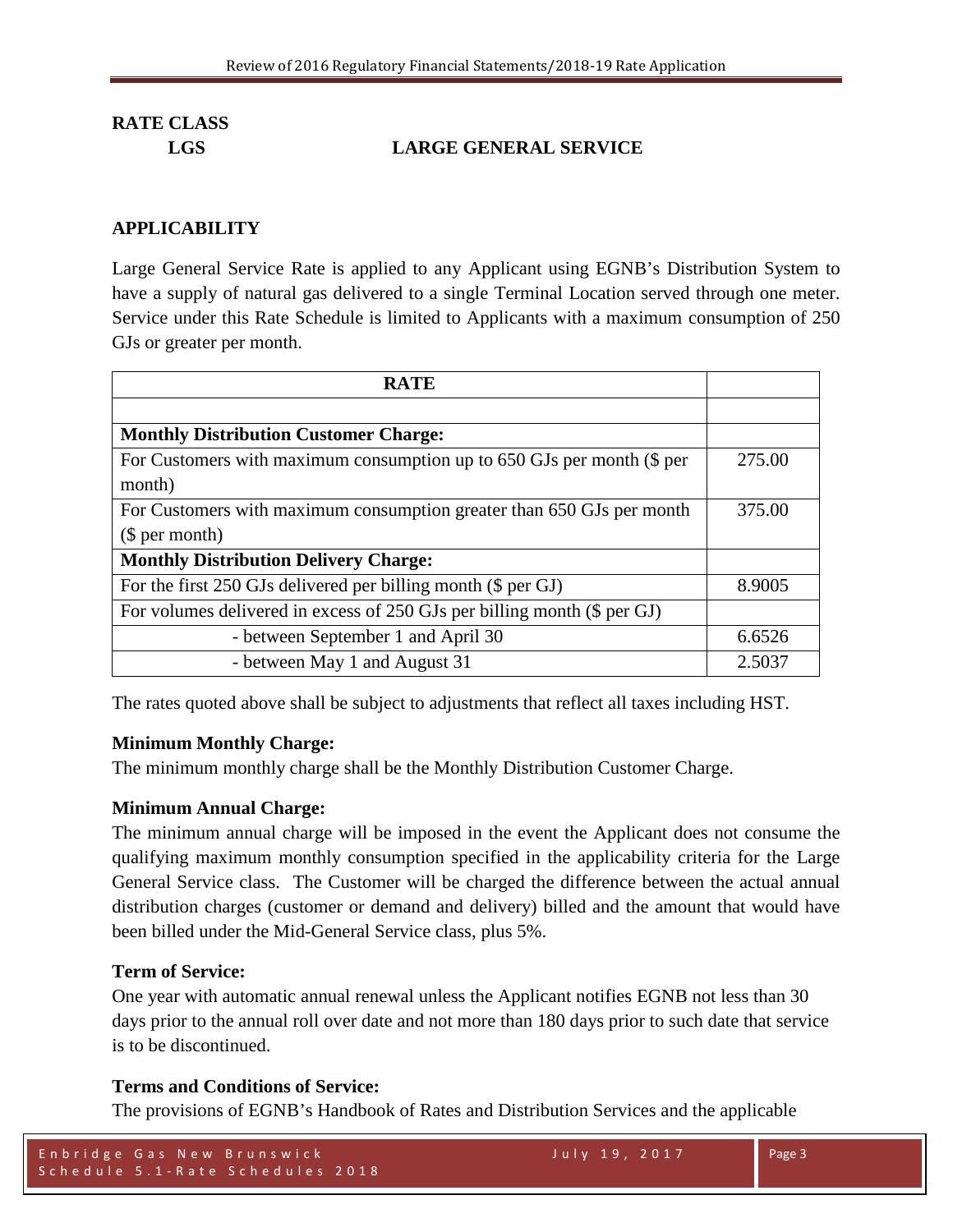Distribution Service Agreement apply to service under this Rate Schedule.

## **Effective Date:**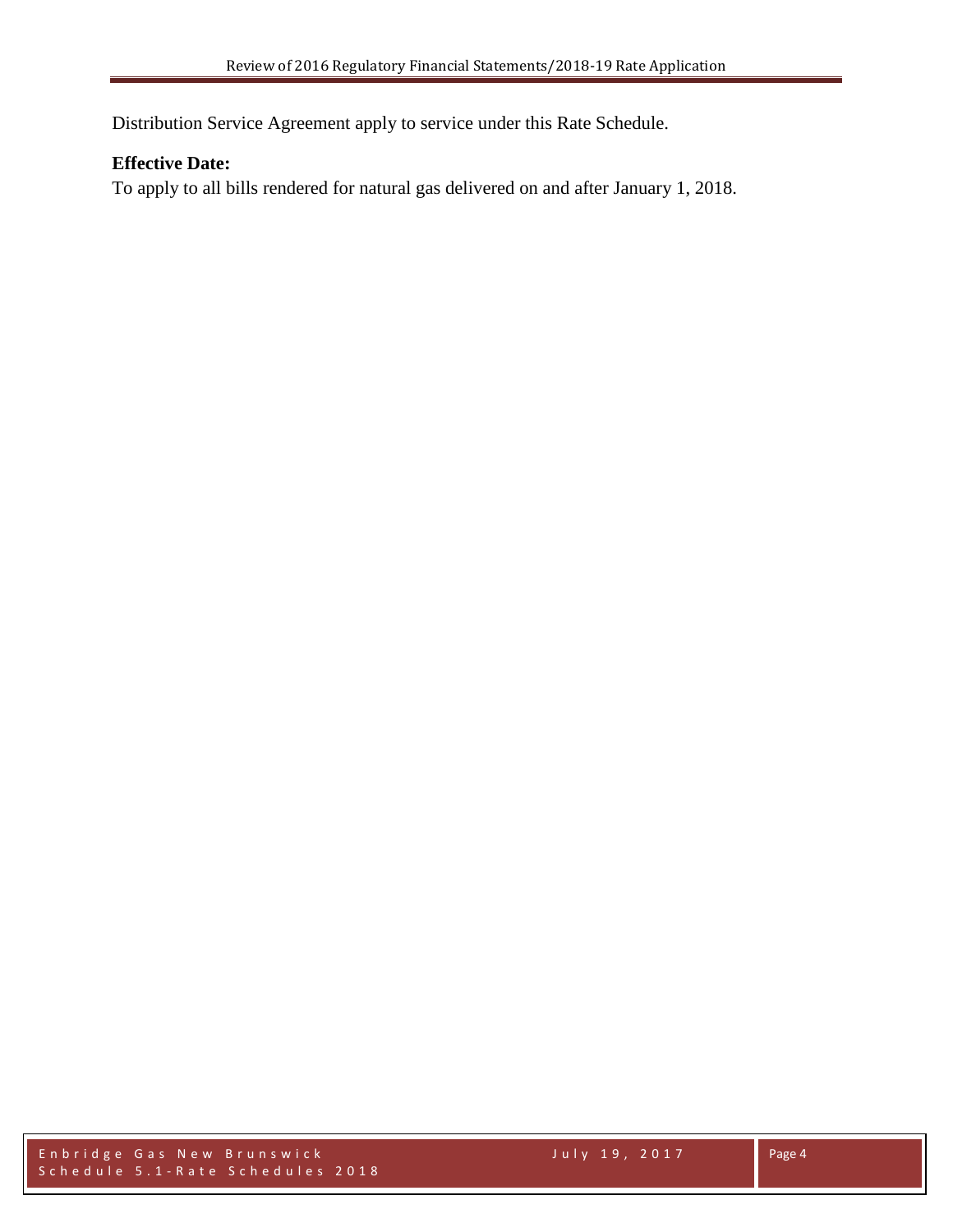## **CGS CONTRACT GENERAL SERVICE**

#### **APPLICABILITY**

Contract General Service (CGS) Rate is applied to any Applicant using EGNB's Distribution System to have a supply of natural gas delivered to a single Terminal Location served through one meter. Service under this Rate Schedule is limited to Applicants with a maximum consumption of at least 1,000 GJs per month and less than 10,000 GJs per month who enter into a Distribution Service Agreement with EGNB for a Contract Demand of not less than 36 GJs per day.

| <b>RATE</b>                                                  |        |
|--------------------------------------------------------------|--------|
|                                                              |        |
| <b>Monthly Distribution Delivery Charge:</b>                 |        |
| Contract Demand Charge per GJ of Contract Demand (\$ per GJ) | 19.00  |
| For volumes delivered (\$ per GJ)                            |        |
| - between September 1 and April 30                           | 6.0235 |
| - between May 1 and August 31                                | 1.9066 |

The rates quoted above shall be subject to adjustments that reflect all taxes including HST.

#### **Billing Demand:**

The Billing Demand shall be the Contract Demand. However, in the event that any Applicant exceeds such Contract Demand during any contract year, Applicant's actual maximum daily demand shall be the Billing Demand for the entire applicable contract year. The Applicant will be charged, and shall pay, accordingly for both prospective use and for use since the beginning of the then current contract term. Authorized Overrun will not institute application of this ratchet provision.

#### **Minimum Monthly Charge:**

The minimum monthly charge shall be the Monthly Distribution Delivery Demand Charge.

#### **Minimum Annual Charge:**

None.

#### **Term of Service:**

One year with automatic annual renewal unless the Applicant notifies EGNB not less than 30 days prior to the annual roll over date and not more than 180 days prior to such date that service is to be discontinued.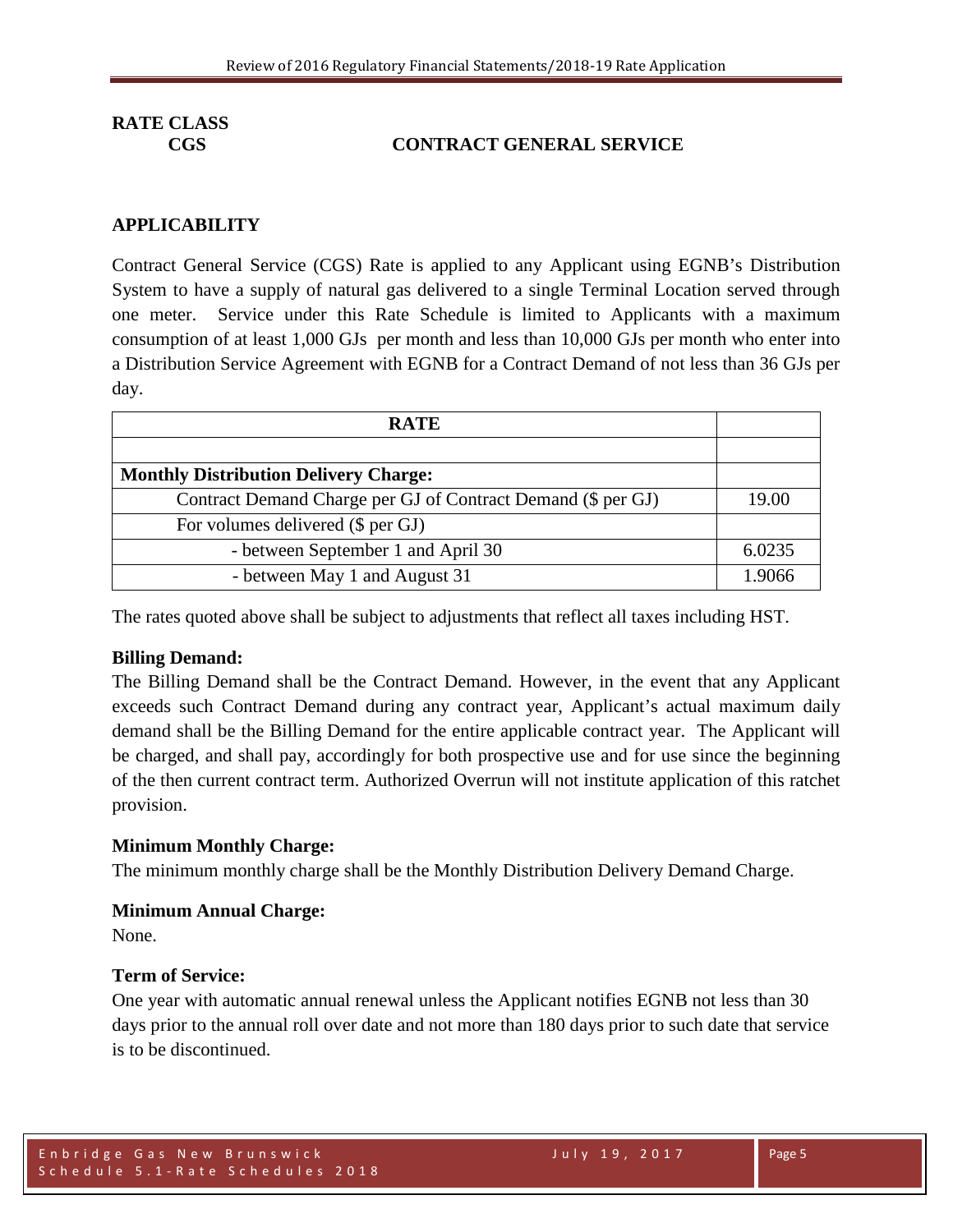### **Terms and Conditions of Service:**

The provisions of EGNB's Handbook of Rates and Distribution Services and the applicable Distribution Service Agreement apply to service under this Rate Schedule.

## **Effective Date:**

To apply to all bills rendered for natural gas delivered on and after January 1, 2018.

## **Special Metering Provision:**

For Applicants taking service under this Rate Schedule, EGNB shall install metering and communication devices, which will provide EGNB with hourly and daily consumption data.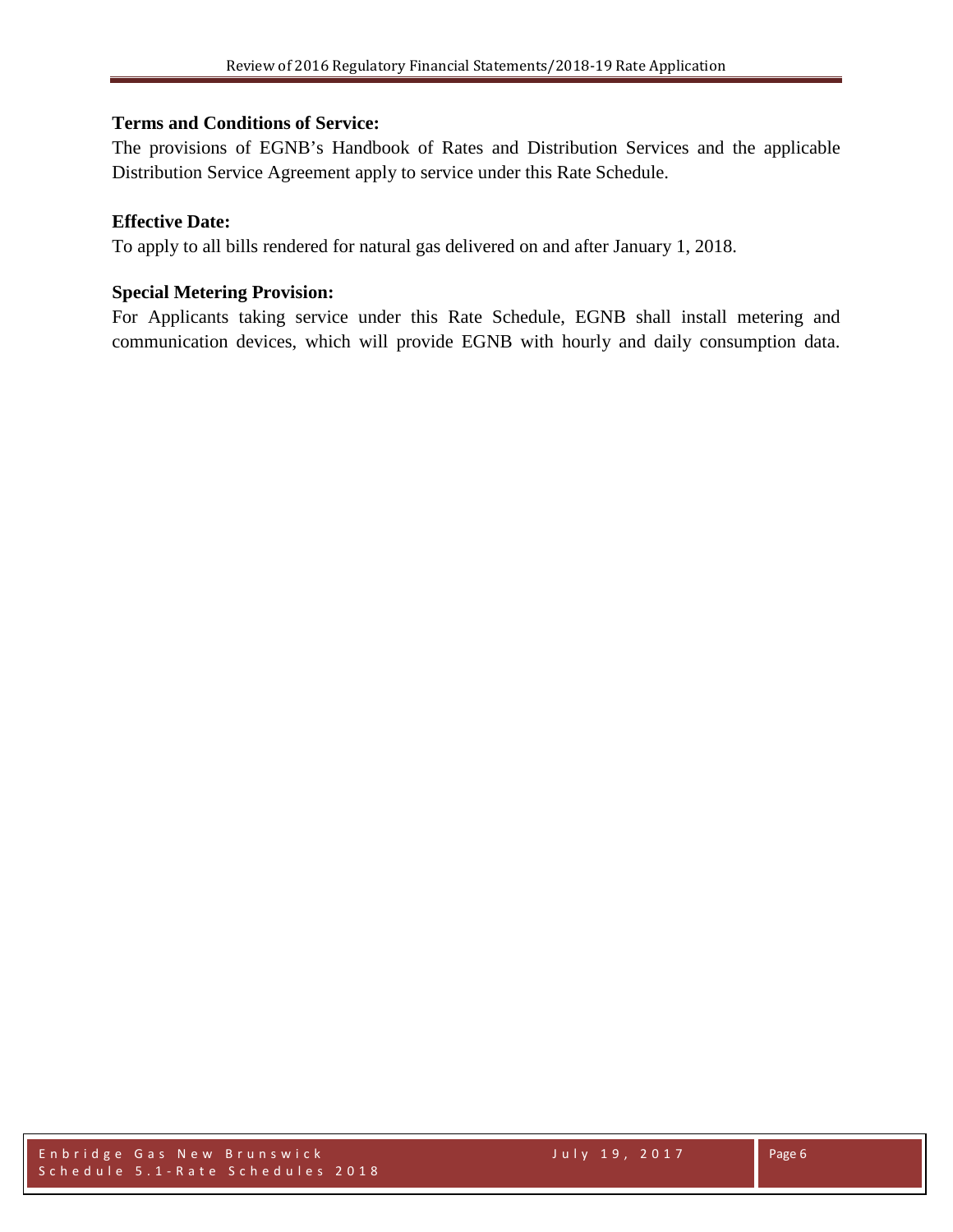### **ICGS INDUSTRIAL CONTRACT GENERAL SERVICE**

#### **APPLICABILITY**

Industrial Contract General Service (ICGS) Rate is applied to any Applicant using EGNB's Distribution System to have a supply of natural gas delivered to a single Terminal Location served through one meter. Service under this Rate Schedule is limited to Applicants with a maximum consumption of at least 10,000 GJs per month who enter into a Distribution Service Agreement with EGNB for a Contract Demand of not less than 360 GJs per day.

| <b>RATE</b>                                                  |          |
|--------------------------------------------------------------|----------|
|                                                              |          |
| <b>Monthly Distribution Customer Charge:</b>                 |          |
| \$ per billing month                                         | 3,300.00 |
| <b>Monthly Distribution Delivery Charge:</b>                 |          |
| Contract Demand Charge per GJ of Contract Demand (\$ per GJ) | 25.56    |
| For volumes delivered (\$ per GJ)                            |          |
| - between September 1 and April 30                           | 1.7298   |
| - between May 1 and August 31                                | 0.9375   |

The rates quoted above shall be subject to adjustments that reflect all taxes including HST.

#### **Billing Demand:**

The Billing Demand shall be the Contract Demand. However, in the event that any Applicant exceeds such Contract Demand during any contract year, Applicant's actual maximum daily demand shall be the Billing Demand for the entire applicable contract year. The Applicant will be charged, and shall pay, accordingly for both prospective use and for use since the beginning of the then current contract term. Authorized Overrun will not institute application of this ratchet provision.

#### **Minimum Monthly Charge:**

The minimum monthly charge shall be the Monthly Distribution Delivery Demand Charge and Monthly Distribution Customer Charge.

#### **Minimum Annual Charge:**

None.

#### **Term of Service:**

One year with automatic annual renewal unless the Applicant notifies EGNB not less than 30 days prior to the annual roll over date and not more than 180 days prior to such date that service is to be discontinued.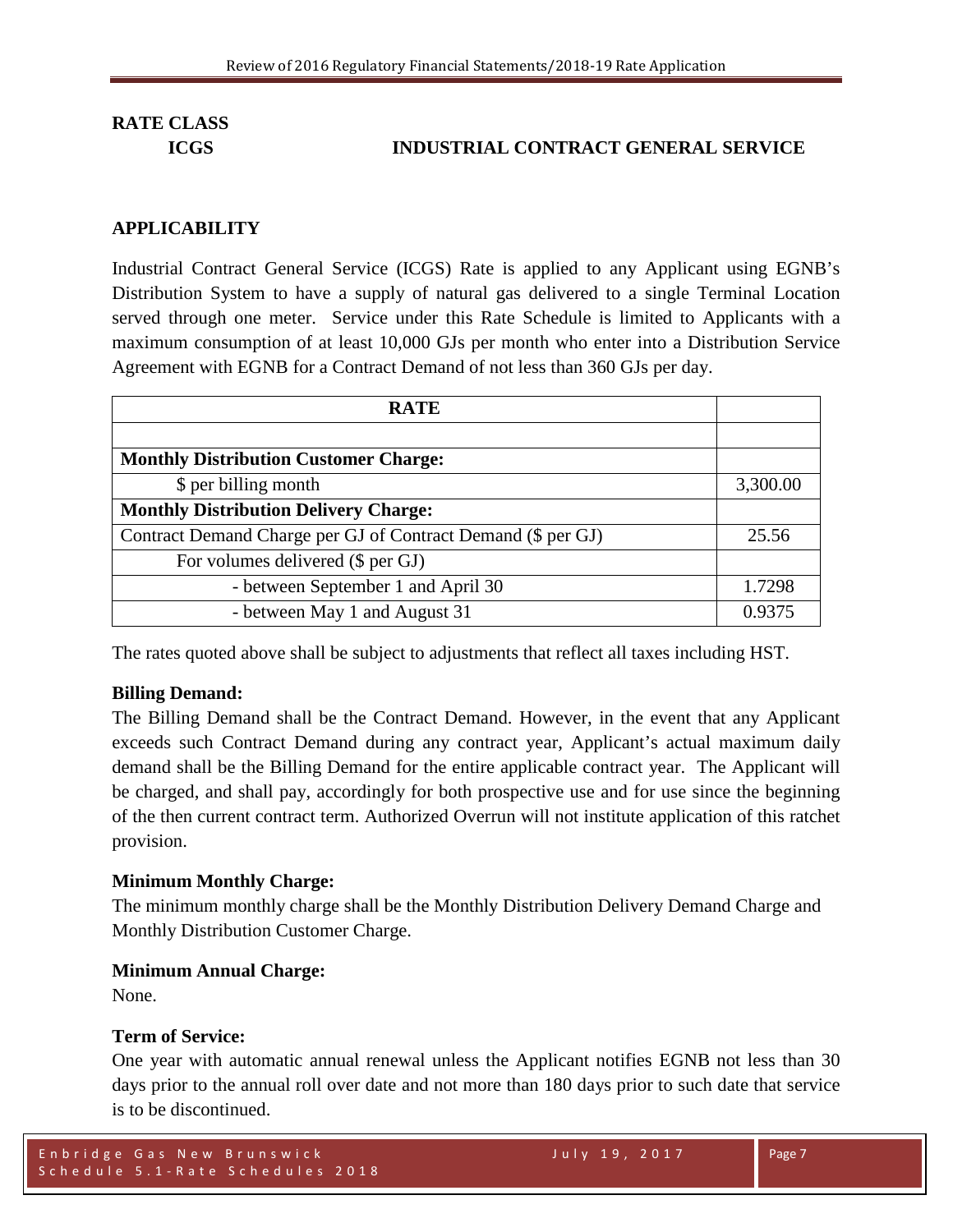## **Terms and Conditions of Service:**

The provisions of EGNB's Handbook of Rates and Distribution Services and the applicable Distribution Service Agreement apply to service under this Rate Schedule.

## **Effective Date:**

To apply to all bills rendered for natural gas delivered on and after January 1, 2018.

## **Special Metering Provision:**

For Applicants taking service under this Rate Schedule, EGNB shall install metering and communication devices, which will provide EGNB with hourly and daily consumption data.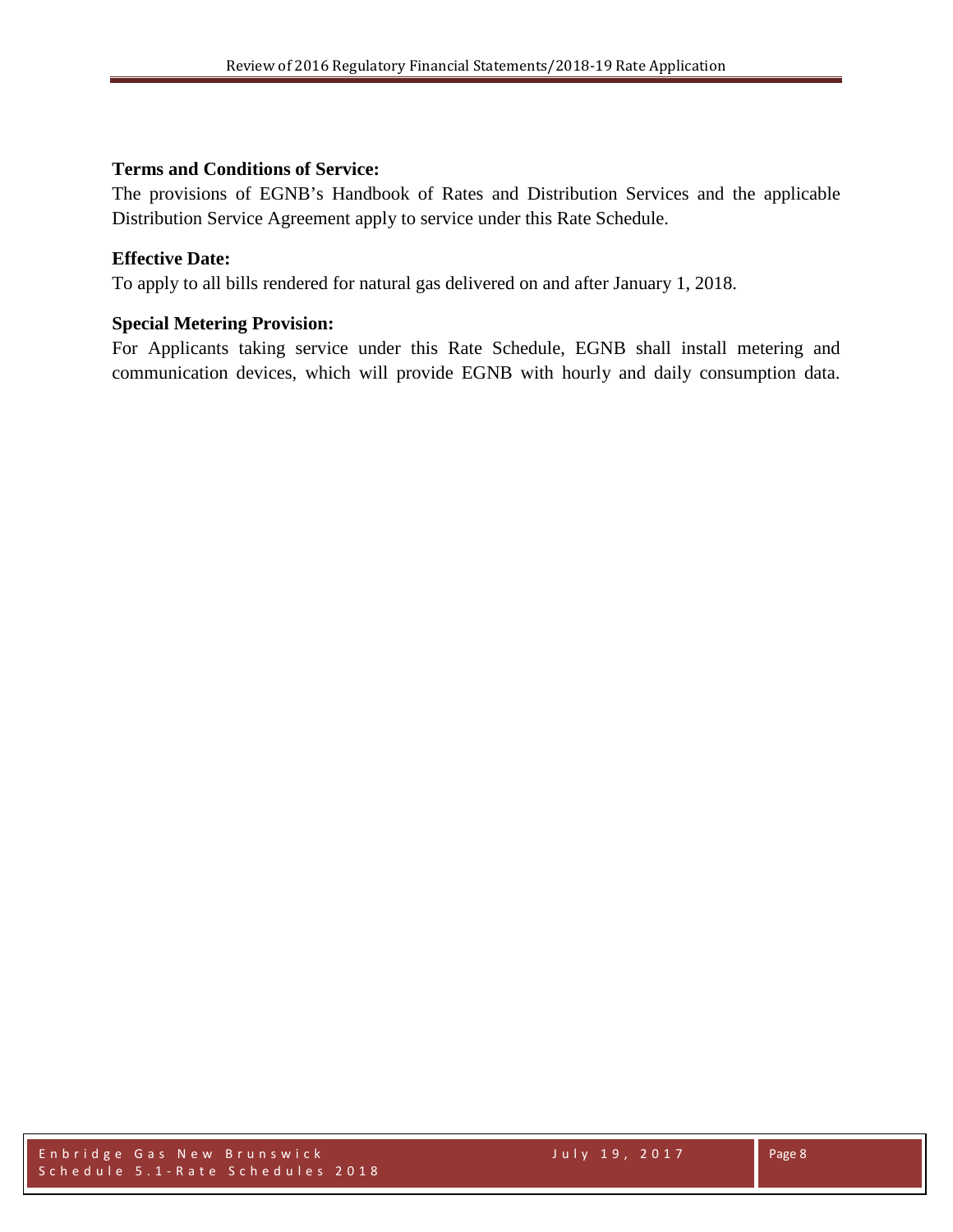## **OPS OFF-PEAK SERVICE**

## **APPLICABILITY**

Off-Peak Service (OPS) Rate is applied to any Applicant using EGNB's Distribution System to have a supply of natural gas delivered to a single Terminal Location served through one meter for the months of April through November.

| <b>RATE</b>                                             |        |
|---------------------------------------------------------|--------|
|                                                         |        |
| <b>Monthly Distribution Customer Charge:</b>            |        |
| \$ per billing month                                    | 50.00  |
| <b>Monthly Distribution Delivery Charge:</b>            |        |
| For the volumes delivered per billing month (\$ per GJ) | 6.0207 |

The rates quoted above shall be subject to adjustments that reflect all taxes including HST.

#### **Minimum Monthly Charge:**

The minimum monthly charge shall be the Monthly Distribution Customer Charge.

#### **Minimum Annual Charge:**

None.

#### **Seasonal Overrun Charge:**

Any volume of natural gas consumed during the months of December through March inclusively will be subject to a Seasonal Overrun Charge of \$10 per GJ in addition to the rates applicable to this service.

#### **Term of Service:**

One year with automatic annual renewal unless the Applicant notifies EGNB not less than 30 days prior to the annual roll over date and not more than 180 days prior to such date that service is to be discontinued.

#### **Terms and Conditions of Service:**

The provisions of EGNB's Handbook of Rates and Distribution Services and the applicable Distribution Service Agreement apply to service under this Rate Schedule.

#### **Effective Date:**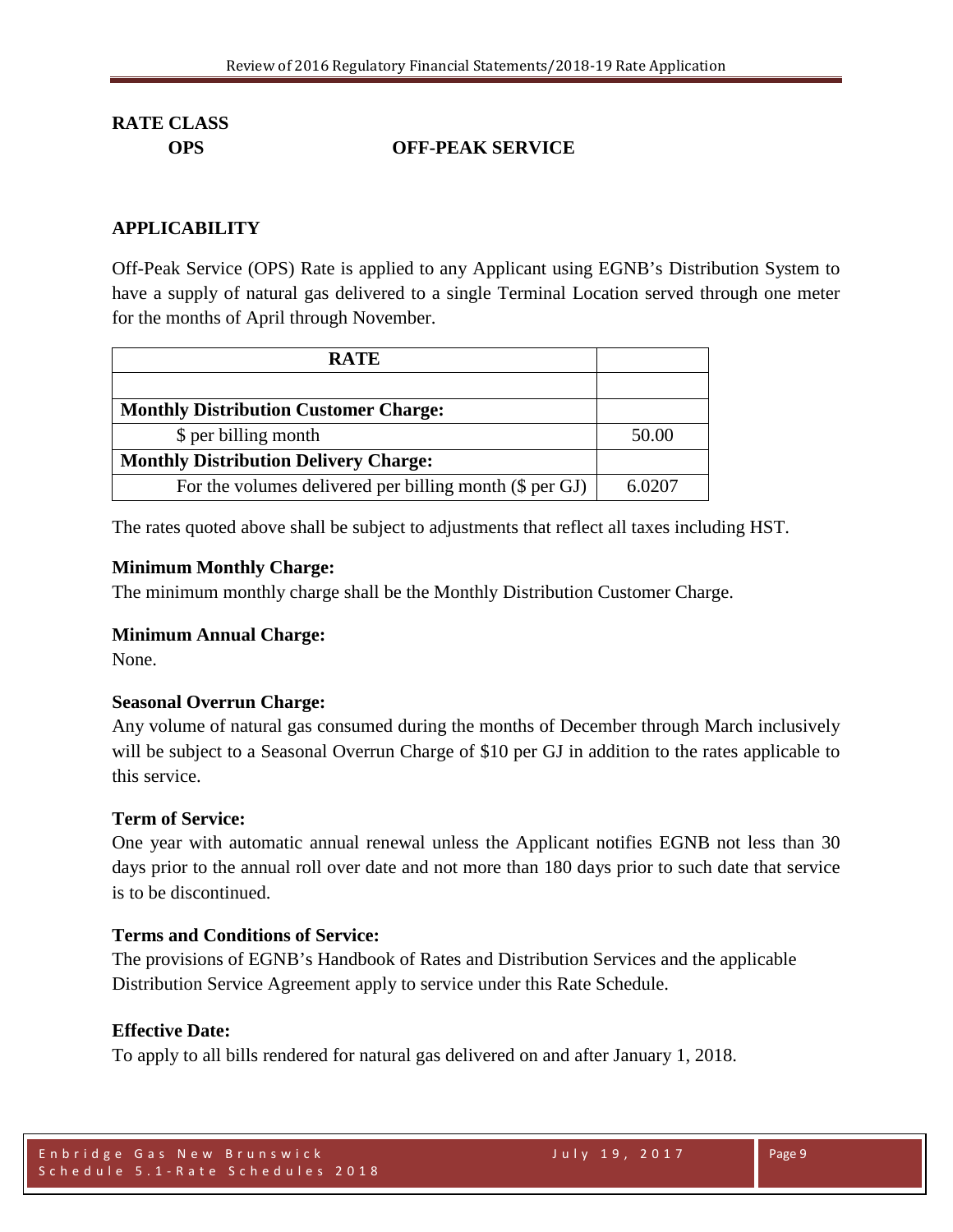## **RATE CLASS AGENT BILLING AND COLLECTION**

## **APPLICABILITY**

Agent Billing and Collection Rates are available to any Service Provider using EGNB's billing and/or collection services.

| <b>RATE</b>                                                      |      |
|------------------------------------------------------------------|------|
|                                                                  |      |
| <b>Monthly Agent Billing and Collection Charge:</b>              |      |
| Payable by Service Provider for each SGS Customer (\$ per bill)  | 1.41 |
| Payable by Service Provider for each MGS Customer (\$ per bill)  | 2.44 |
| Payable by Service Provider for each LGS Customer (\$ per bill)  | 5.69 |
|                                                                  |      |
| <b>Monthly Agent Billing Charge:</b>                             |      |
| Payable by Service Provider for each CGS Customer (\$ per bill)  | 4.66 |
| Payable by Service Provider for each ICGS Customer (\$ per bill) | 4.66 |
| Payable by Service Provider for each OPS Customer (\$ per bill)  | 4.66 |
|                                                                  |      |
| <b>Monthly Line Item Billing Charge:</b>                         |      |
| Any Additional Line Item Charge (\$ per line per bill)           | 0.82 |

The rates quoted above shall be subject to adjustments that reflect all taxes including HST.

#### **Terms and Conditions of Service:**

Each Service Provider served under this Rate Schedule shall enter into a Collection Service Agreement with EGNB. The provisions of the Collection Service Agreement apply to service under this Rate Schedule.

The Agent Billing and Collection Service includes collection risk, set-up and maintenance functions required to perform billing and collection of the Service Provider's Recurring Charges on EGNB's monthly invoice for Distribution Services.

The Agent Billing Service includes set-up and maintenance functions required to perform billing of the Service Provider's Recurring Charges on EGNB's monthly invoice for Distribution Services. While EGNB will perform some collection functions, EGNB does not take on the Service Provider's collection risk with this service.